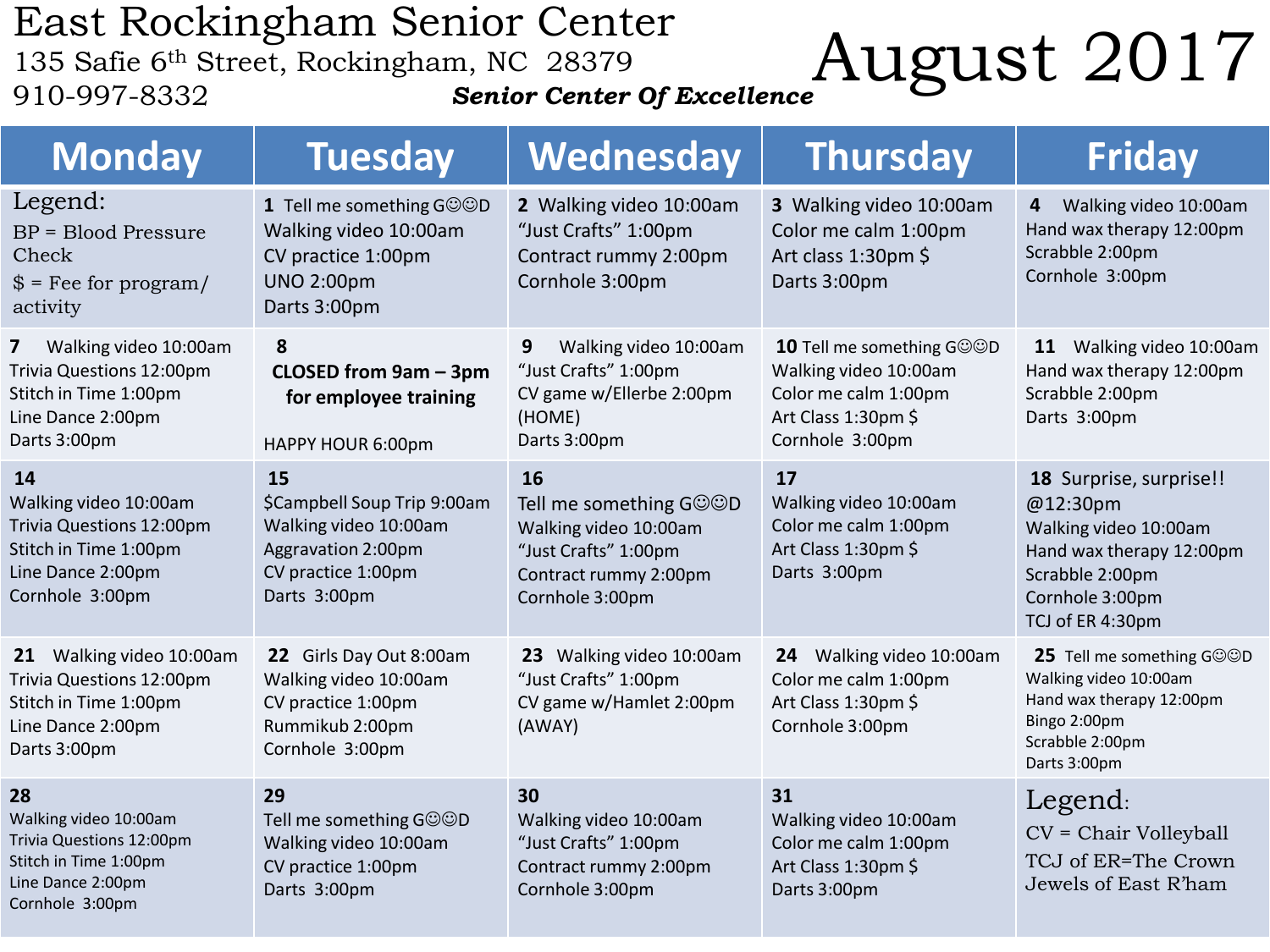Ellerbe Senior Center<br>306 Millstone Road, Ellerbe, NC 28338 910-652-6006

### August 2017

| <b>Monday</b>                                                                                                       | <b>Tuesday</b>                                                                         | Wednesday                                                                                 | <b>Thursday</b>                                                                    | <b>Friday</b>                                                                       |
|---------------------------------------------------------------------------------------------------------------------|----------------------------------------------------------------------------------------|-------------------------------------------------------------------------------------------|------------------------------------------------------------------------------------|-------------------------------------------------------------------------------------|
|                                                                                                                     | $\mathbf{1}$<br><b>Diabetes Class</b><br>1:00pm-3:00pm                                 | $\overline{2}$<br><b>Volleyball Practice</b><br>10:00am                                   | $\overline{\mathbf{3}}$<br>Coffee with Sandy<br>10:00am<br>Bingo 12:15pm           | $\overline{4}$<br><b>Birthday Party with</b><br><b>Community Hospice</b><br>12:00pm |
| $\overline{\mathbf{z}}$<br>Bingo 12:15pm with<br>Richmond Co. Hospice<br>Shoot Pool in E.Rock<br>1:00 <sub>pm</sub> | 8 CLOSED<br><b>Diabetes Class</b><br>1:00pm-3:00pm                                     | 9<br><b>Volleyball Practice</b><br>10:00am<br>Game V/S E.Rock<br>Away2:00pm               | 10<br><b>Family Day</b><br>$9:00am - 1:00pm$                                       | 11<br>Tell me something GOOD<br>11:30am<br>Darts 12:15pm                            |
| 14<br>Bingo 12:15pm with<br><b>Richmond Pines</b><br>Line Dancing 1:00pm                                            | 15<br><b>Sherry the Librarian</b><br>12:15pm<br><b>Diabetes Class</b><br>1:00pm-3:00pm | 16<br>10:00am Volleyball<br>Practice<br><b>Game V/S Hamlet Home</b><br>2:00 <sub>pm</sub> | 17<br>Bingo 12:15pm<br>??? Mystery Program<br>1:00pm ???                           | 18<br>Cornhole 12:15pm                                                              |
| 21<br>Bingo 12:15pm                                                                                                 | 22<br><b>Diabetes Class</b><br>1:00pm-3:00pm                                           | 23<br>\$Campbell Soup Trip<br>9:00am                                                      | 24 Creative Beauty & Nail<br>Design Trip 12:15pm-call<br>Judy to register 652-6006 | 25<br>Scrabble 12:15pm                                                              |
| 28<br>Bingo 12:15pm<br>Line Dancing 1:00pm                                                                          | 29<br><b>Diabetes Class</b><br>1:00pm-3:00pm                                           | 30<br><b>Pamper Day</b><br>8:30am                                                         | 31<br><b>Bingo 12:15pm</b>                                                         | Legend:<br>$$ =$ Fee for program/<br>activity                                       |